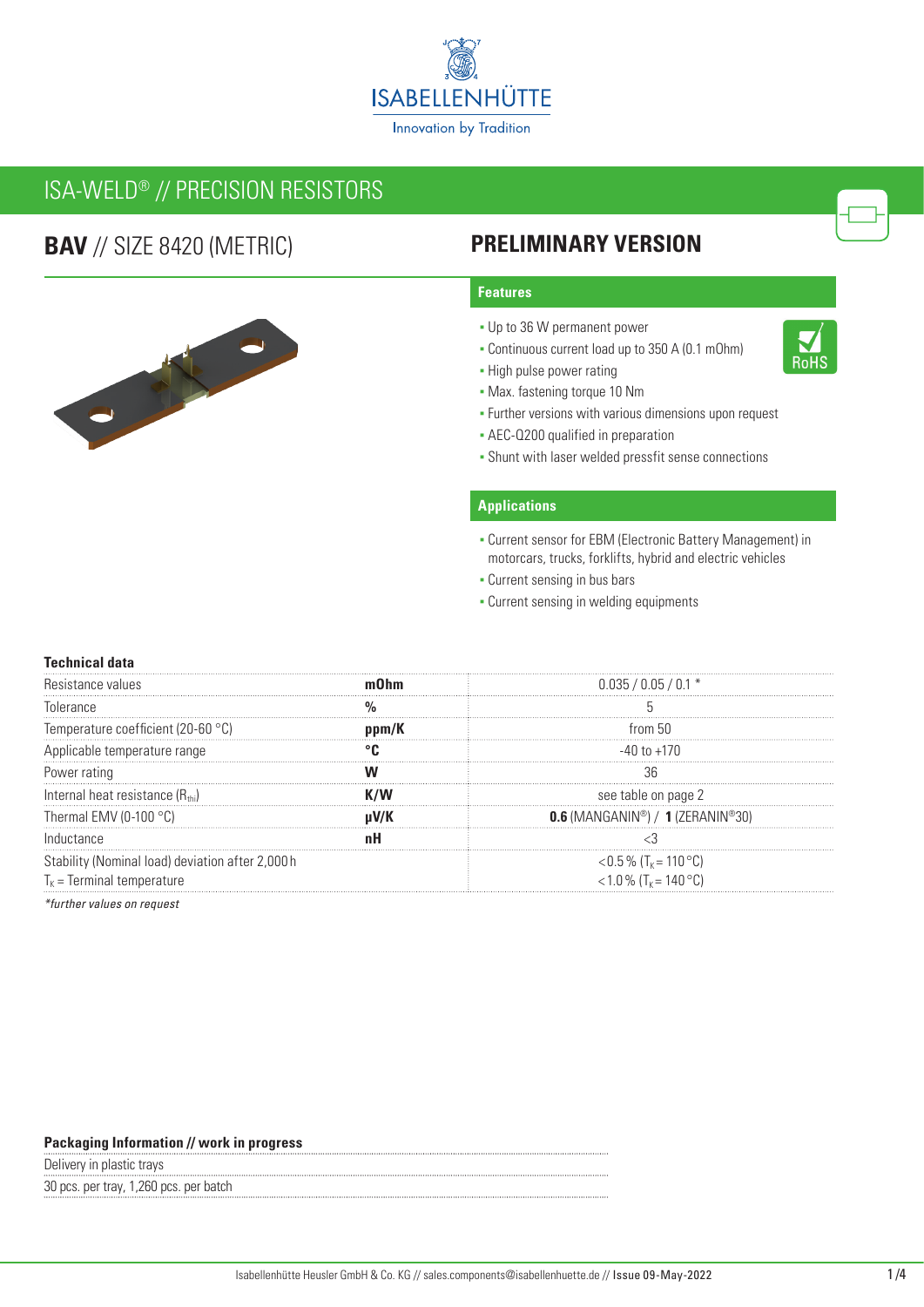## BAV // SIZE 8420 (METRIC)

### **Mechanical dimensions [mm]**



<u>c</u>

| type                  | А  | в  | C  | D | Е   | F    | G                 | н                 |     |       |
|-----------------------|----|----|----|---|-----|------|-------------------|-------------------|-----|-------|
| BAV-Z-R000035-V01-5.0 | 84 | 20 | 60 | 3 | 2,3 | 5    | $\varnothing$ 8.3 | 08.3              | 3,6 | 11,75 |
| BAV-Z-R000035-V02-5.0 | 84 | 20 | 60 | 3 | 2,3 | 5    | $\varnothing$ 8.3 | $\emptyset$ 8.3   | 3.6 | 9,9   |
| BAV-Z-R000035-V03-5.0 | 84 | 20 | 60 | 3 | 2,3 | 5    | Ø8.3              | $\emptyset$ 8.3   | 3,6 | 8,05  |
| BAV-M-R00005-V01-5.0  | 84 | 20 | 60 | 3 | 2,3 | 5,2  | $\emptyset$ 8.3   | $\varphi$ 8.3     | 3,6 | 11,75 |
| BAV-M-R00005-V02-5.0  | 84 | 20 | 60 | 3 | 2,3 | 5,2  | Ø8.3              | $\varnothing$ 8.3 | 3,6 | 9,9   |
| BAV-M-R00005-V03-5.0  | 84 | 20 | 60 | 3 | 2,3 | 5,2  | $\varnothing$ 8.3 | Ø8.3              | 3,6 | 8,05  |
| BAV-M-R0001-V01-5.0   | 84 | 20 | 60 | 3 | 2,3 | 10.1 | $\emptyset$ 8.3   | $\emptyset$ 8.3   | 8,5 | 11,75 |
| BAV-M-R0001-V02-5.0   | 84 | 20 | 60 | 3 | 2,3 | 10.1 | $\varnothing$ 8.3 | $\varphi$ 8.3     | 8,5 | 9,9   |
| BAV-M-R0001-V03-5.0   | 84 | 20 | 60 | 3 | 2.3 | 10.1 | $\varnothing$ 8.3 | $\varphi$ 8.3     | 8.5 | 8,05  |

|  |                       |  | Notes                                 |
|--|-----------------------|--|---------------------------------------|
|  |                       |  | 3-samples available from Q3/2022      |
|  | OC                    |  | S-samples available from 03/2022      |
|  |                       |  | : Samples available from L<br>U377077 |
|  | $R_{\text{th}}$ [K/W] |  |                                       |

*Abbrevation type: M=MANGANIN®, Z=ZERANIN®30 \*values upon request*

### **Ordering code example**

BAV - M - R00005 - V01 - 5.0 ÷ :<br>:........ Tolerance ÷ :................ Version according to drawing Resistance value [Ohm] / "R" represents decimal point Material (MANGANIN®) Type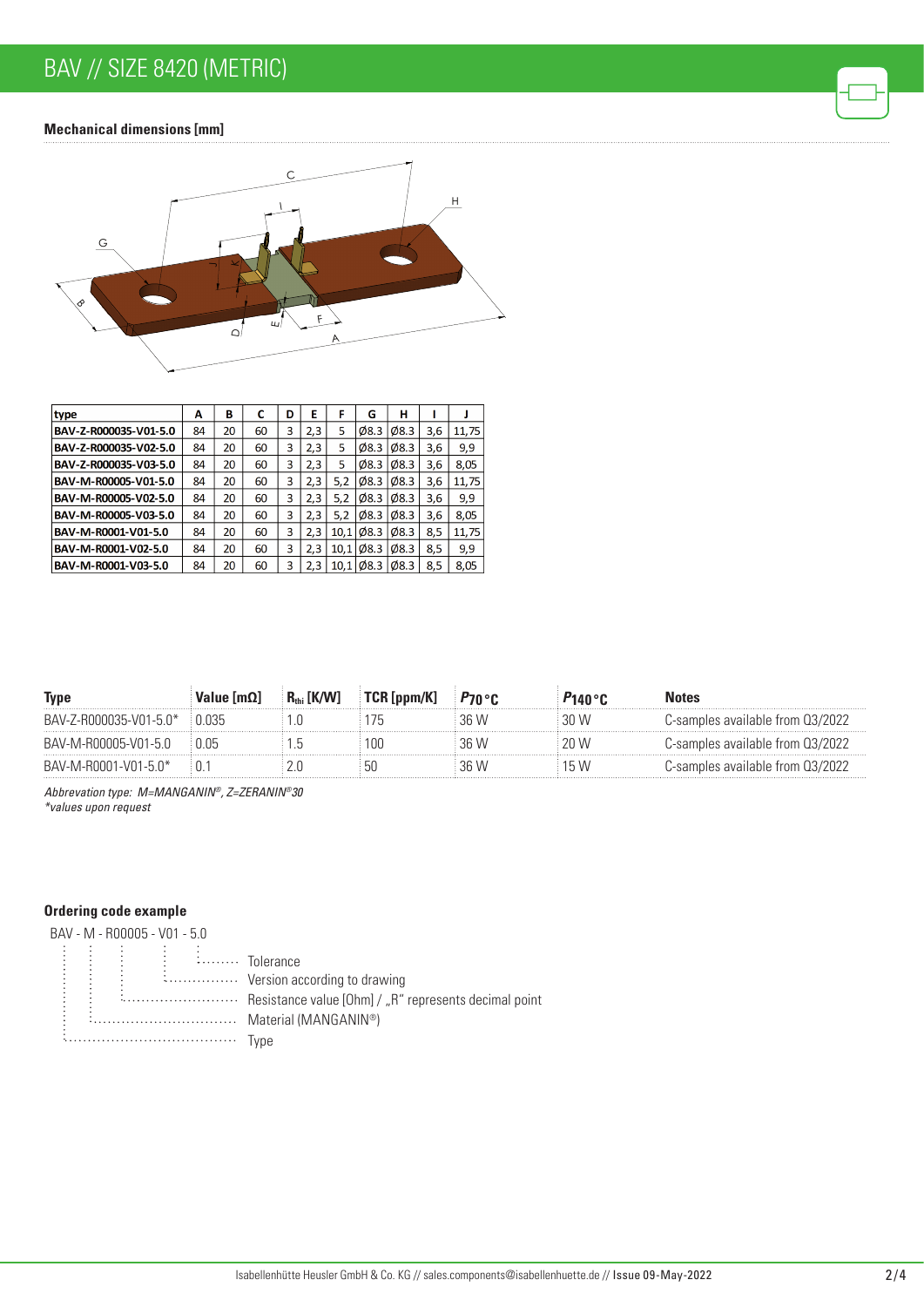### **Temperature dependence of the electrical resistance of MANGANIN® resistors**



**Temperature dependence of the electrical resistance of ZERANIN® resistors**



### **Power derating curve**